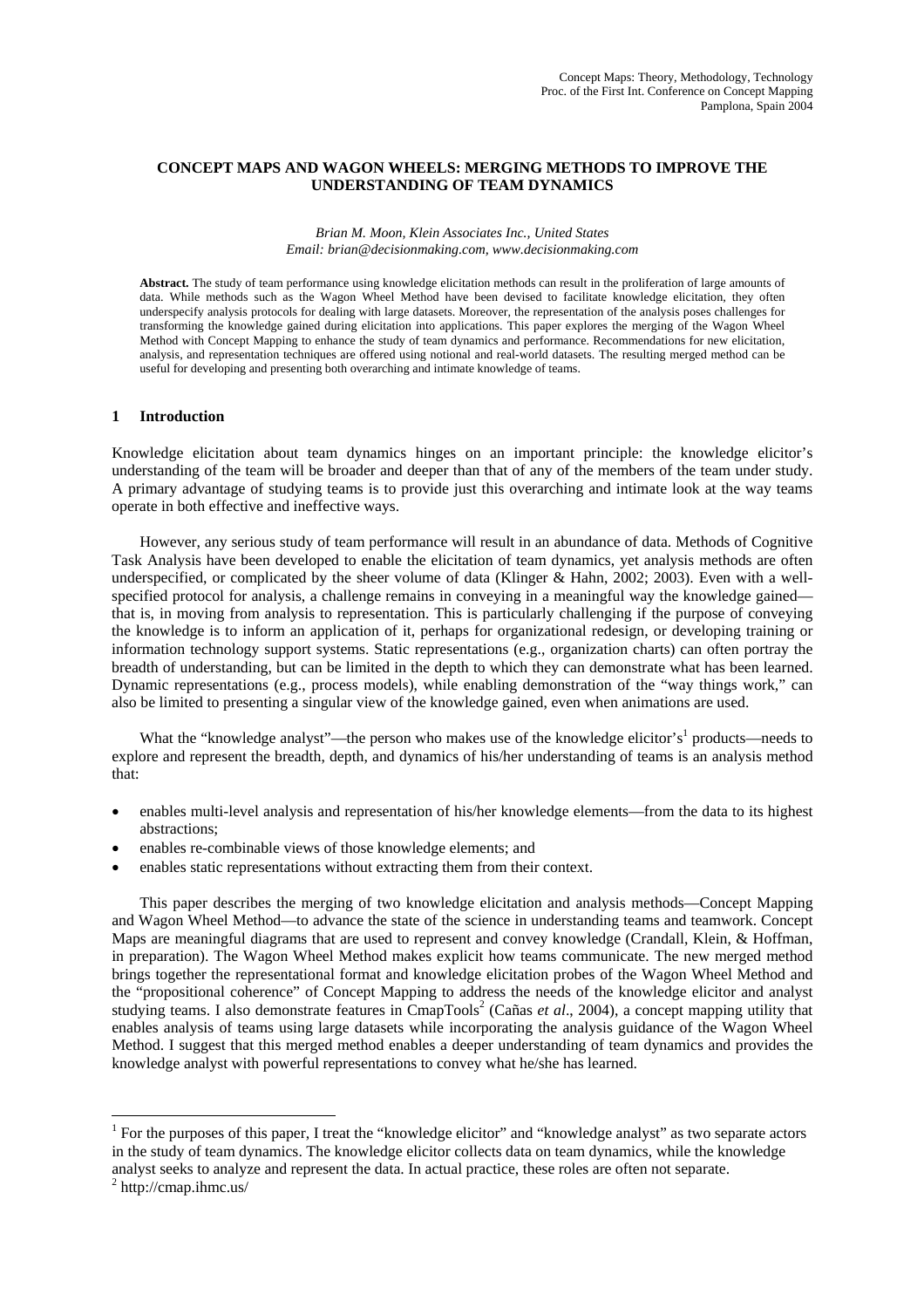# **2 Concept Mapping**

As Hoffman notes in Crandall et al. (in preparation), Concept Maps "can be created by individuals who wish to lay out their own knowledge or… scaffold knowledge elicitation interviews with domain practitioners." In the context of this paper, the knowledge needing to be laid out is that of a knowledge analyst studying teams.

A primary differentiator between Concept Maps and other types of diagrams is the notion of propositional coherence. A concept map is a graphic display of concept names connected by directed arcs encoding propositions in the form of simplified sentences (Cañas, Ford, Brennan, Reichherzer, & Hayes., 1995). Concept Maps involve nodes and links. Concepts are represented in nodes, and their relationships to other concepts are specified by the links between them. Thus, node-link-node triples in Concept Maps form propositions; they can be read as stand-alone simple and meaningful expressions. When all of the triples in a Concept Map are wellformed propositions, the Concept Map is said to be "propositionally coherent" (Crandall et al., in preparation). Propositional coherence is an important aspect of the merged method.

# **3 Wagon Wheel Method**

The Wagon Wheel Method can be used to elicit data for a number of purposes and in a wide variety of settings. It was developed by Klein Associates Inc. to enable an understanding of how teams communicate, and has been employed in a number of domains. The Wagon Wheel Method "provides a quick and easy snapshot of team communications. The goal of the method is to identify the main communication channels existing for each position on the team and the nature of those communications" (Klinger & Hahn, 2003, p. 21). It is useful for dissecting information flow and identifying roles and functions, information requirements, types of information passed between team members, sources of information, decision and course of action impacts, criticality of information, and the impact of poor information flow. It can be used with highly experienced and novice subjects, in distributed and co-located teams, and in both oneon-one and group data collection sessions.



**Figure 1.** Wagon Wheel Method. The interviewee is the central node in a description of communication that is drawn during an interview.

Klinger and Hahn (2003) provide a detailed protocol for conducting the Wagon Wheel Method. As illustrated in Figure 1, the Wagon Wheel provides a look at a team from the perspective of individual team members. Each team member is interviewed about the other members with whom they interact. This knowledge elicitation procedure provides copious data as to the nature of the interactions by probing team members with questions such as:

- *What type of information is passed?*
- *From where did you receive the information you are transmitting?*
- *From where did he/she receive the information he/she is transmitting to you?*
- *Did you modify the information in any way? (The goal of this question is to determine if the information was simply passed in its original form or if it was altered, filtered, prioritized, etc., in any way.)*
- *What decisions does this information affect?*
- *How do you know they received the information?*
- *How do you know when to provide them with this information?*
- *Would you consider this piece of information to be critical to the team's success?*
- *What is the impact to the team if this communication line is broken?*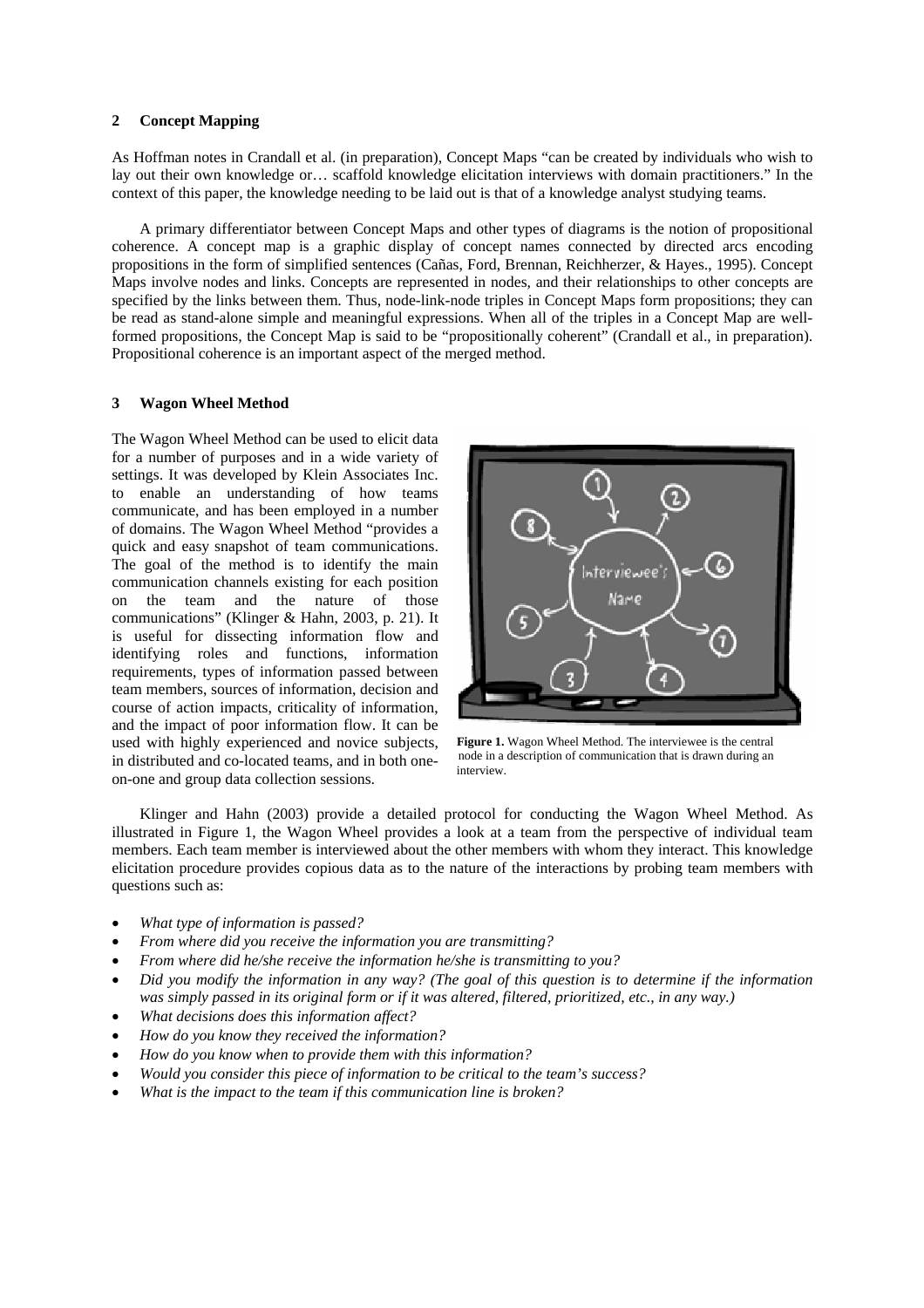### **4 Merging Methods**

The two methods, then, include key features for supporting the knowledge elicitor and analyst studying teams. The Wagon Wheel Method provides data collection protocols for eliciting knowledge and a representation format. Concept Maps require the knowledge elicitor to specify the relationships between nodes, or in the case of teams, team members.

### *4.1 Elicitation*

The propositional coherence principle in Concept Maps provides a first step toward developing a new elicitation method. At their most basic structure, teams are groups of individuals who stand in some relationship to each other. Each team member's relationship with all of the other team members can, in some way, be specified, even if the specification is a null set (i.e., "has no relationship with").

Concept Maps can be useful in representing team organization and the nature of the relationships between team members by using the Wagon Wheel Method to guide elicitation. Knowledge elicitation can make use of Concept Maps to represent the data from the teams under study (see Hoffman in Crandall et al., in preparation, for guiding protocols for using Concept Maps in this way). Klinger and Hahn (2003, p. 21) suggest an analog approach for conducting the Wagon Wheel Method:

The Wagon Wheel Method is best applied in a one-on-one interview setting. It is necessary to have a whiteboard or some other common point of reference for the elicitor and the interviewee to record the communication patterns.

Thus, one approach for knowledge elicitation that stems from merging methods is to make use of Concept Mapping during knowledge elicitation. The elicitor would "set up the parking lot" (Hoffman in Crandall et al., in preparation, p. 86) with the interviewee in the center and the teammates with whom he/she interacts around him/her in nodes. The knowledge elicitation session would proceed by capturing the answers to the Wagon Wheel probes in the links between nodes, as suggested in Figure 2. The directions of connections might also provide an opportunity to represent the directionality of information flow. And process interactions can also be represented. Concept Maps of each interaction could also be built post-elicitation, if the knowledge elicitor opts to use the analog whiteboard method. All of the maps can then be linked together to create a "knowledge model" of the entire team interaction.



**Figure 2***.* Using Concept Maps during elicitation.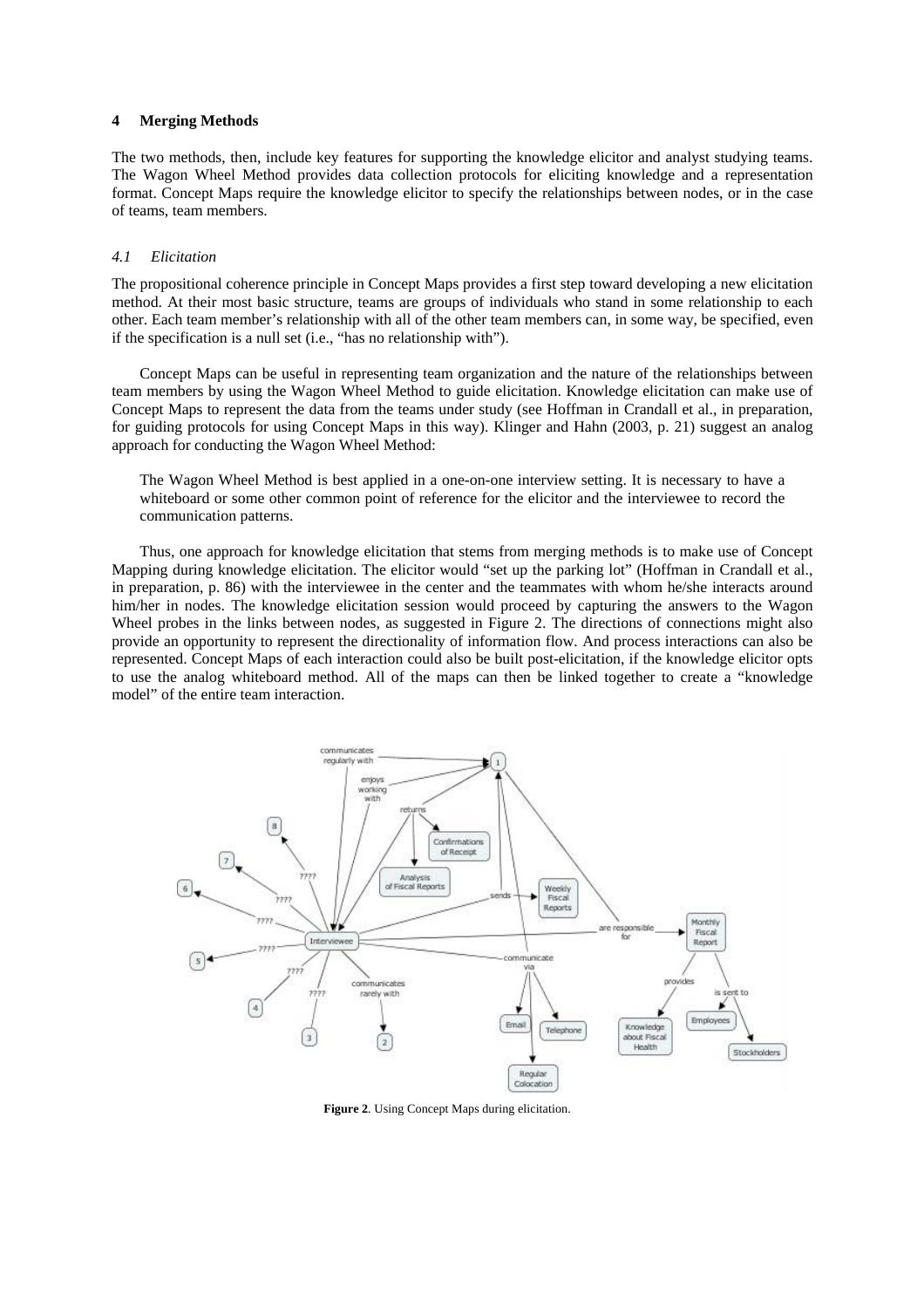#### *4.2 Data Analysis*

Whether capturing the knowledge elicitation with Concept Maps or using the analog whiteboard method, the real value added by merging the methods can be seen in data analysis. For data analysis, Klinger and Hahn (2003) recommended that analysts "develop the Wagon Wheel representations for each interview and then set them side-by-side. Viewing them together provides an overall view of the communications pattern. Although it can be helpful to combine the representations into one, [Klinger] found that for complex organizations this simply produced a spaghetti-like image that provided little or no data." The merged method provides a leap forward from this analysis process.

During analysis, the links emerge as the primary focus. The merged method takes the Wagon Wheel format and requires the knowledge analyst to specify the links between concepts, or team members. The Wagon Wheel calls for the elicitation of data elements in categories of information (e.g., *What type of information is passed? From where did you receive the information you are transmitting?*). An analytic judgment about these categories may serve as the link between nodes, and/or the analyst may create multiple links between concepts to represent different aspects of the interaction. Figure 3 demonstrates this level of abstraction. The data underlying the specification is not presented, but specifying multiple links provides a look at the nature of the interaction between the team members *from the point of the interviewee*. Using CmapTools the data supporting the specification of the links can be captured at the link by attaching resources (e.g., documentation of the Wagon Wheel interview, links to Concept Maps derived during knowledge elicitation).



**Figure 3.** Using Concept Maps during analysis—first level of abstraction.

#### 4.2.1 Nesting as an Analytic Technique

While exploring the data at this abstracted level is useful for gaining an understanding of interactions *between individual team members*, an even higher level of abstraction may be called for to truly get a feel for the workings of the team. CmapTools provides a number of features to support this type of analysis. Because multiple links may be specified between nodes, a still higher abstraction from the data can be specified. Nested nodes provide the option of building multiple links between nodes, then "combining" the links (read: children, in CmapTools parlance) and specifying the title of the cluster (read: parent, in CmapTools parlance). Figure 4 shows how this level of abstraction would be useful for exploring the team. Nesting can be used for a higher level of abstraction geared toward "typifying" interactions amongst team members. To perform this analysis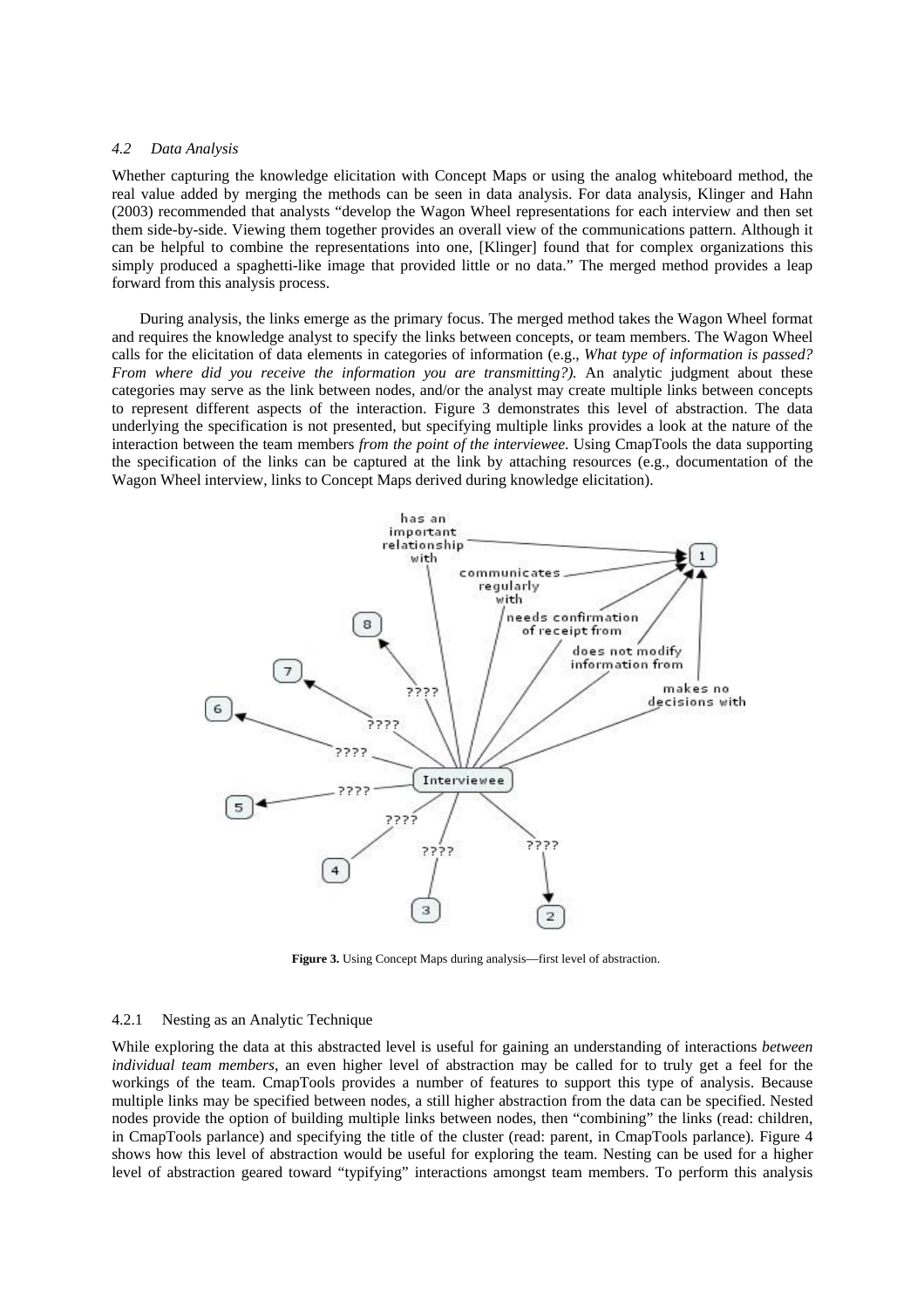technique, the cluster of links could be nested, thereby requiring the analyst to specify the relationship into a concise, propositionally coherent triplicate. That is, upon analysis of the data, the nested link reflects a more highly specified relationship. This analysis proves particularly useful for streamlining the data into an application-ready representation, as it requires the analyst to capture the "essence" of a relationship.



**Figure 4.** Using Concept Maps during analysis—second level of abstraction.

CmapTools also enable the importing of large datasets. Of particular interest for the merged method is the facility to import tab delimited text. Wagon Wheel interview data, or other data that indicates relationships between team members, may be captured into this format, then imported into CmapTools to create analysisready Concept Maps. Figures 5-7 present this approach via Concept Maps created with a dataset.

In February 2003, Klein Associates Inc. participated in an exercise at the Battle Command Battle Laboratory, Ft. Leavenworth, Kansas, USA. The experiment focused on the interactions among members of a brigade-level command cell (read: team), and was geared toward understanding how the members interact, and may interact in the future. Data gleaned from a collaboration support tool (GroupWise Systems) were collected during an experiment. Participants were required to enter data into the system regarding the nature of their interactions with other cell members—that is, qualitative statements characterizing their interactions with other cell members. The tool collected the data and produced it in spreadsheet format. The spreadsheets were reformatted into tab delimited text and imported into CmapTools to produce multiple Concept Maps, one for each participant. To create a "Super Concept Map" of the entire dataset, multiple Concept Maps were manually merged.

Much like the Wagon Wheel Method, the Concept Maps included the participant as one node, all of the team members with whom he/she interacted as other nodes, and his/her inputs to the collaboration tool as the links. Figure 5 demonstrates this from the perspective of the Plans Officer. It is immediately apparent from this view with whom the Plans Officer interacted in the cell. For cell/team members with whom he/she did not interact, no data were entered; thus no links were created.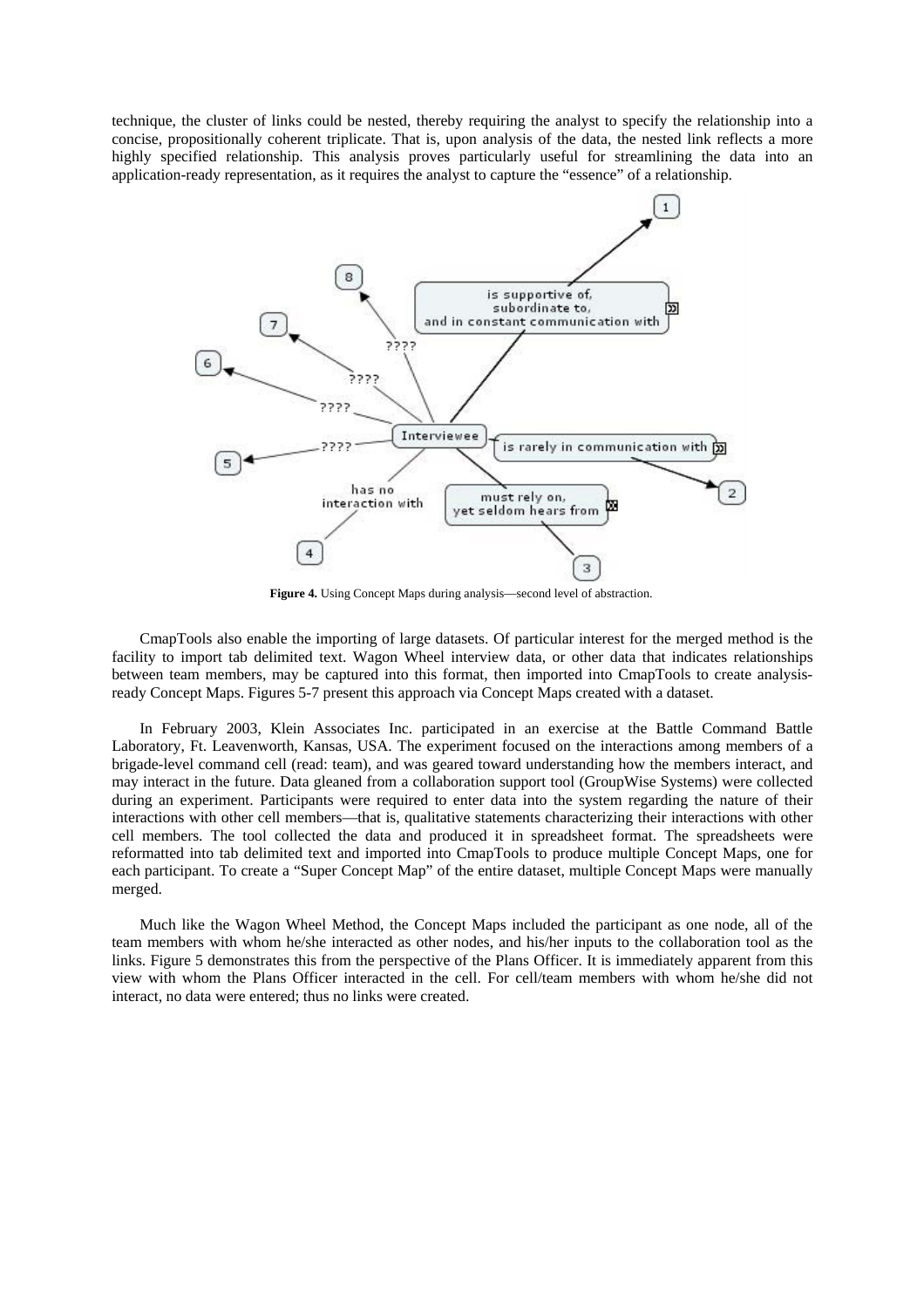

**Figure 5.** Using Concept Maps during analysis—imported dataset, plans officer view.

The contrasting view in Figure 6 from the UA Commander instantly demonstrates that he interacted with different team members.



**Figure 6.** Using Concept Maps during analysis—imported dataset, UA Commander's view.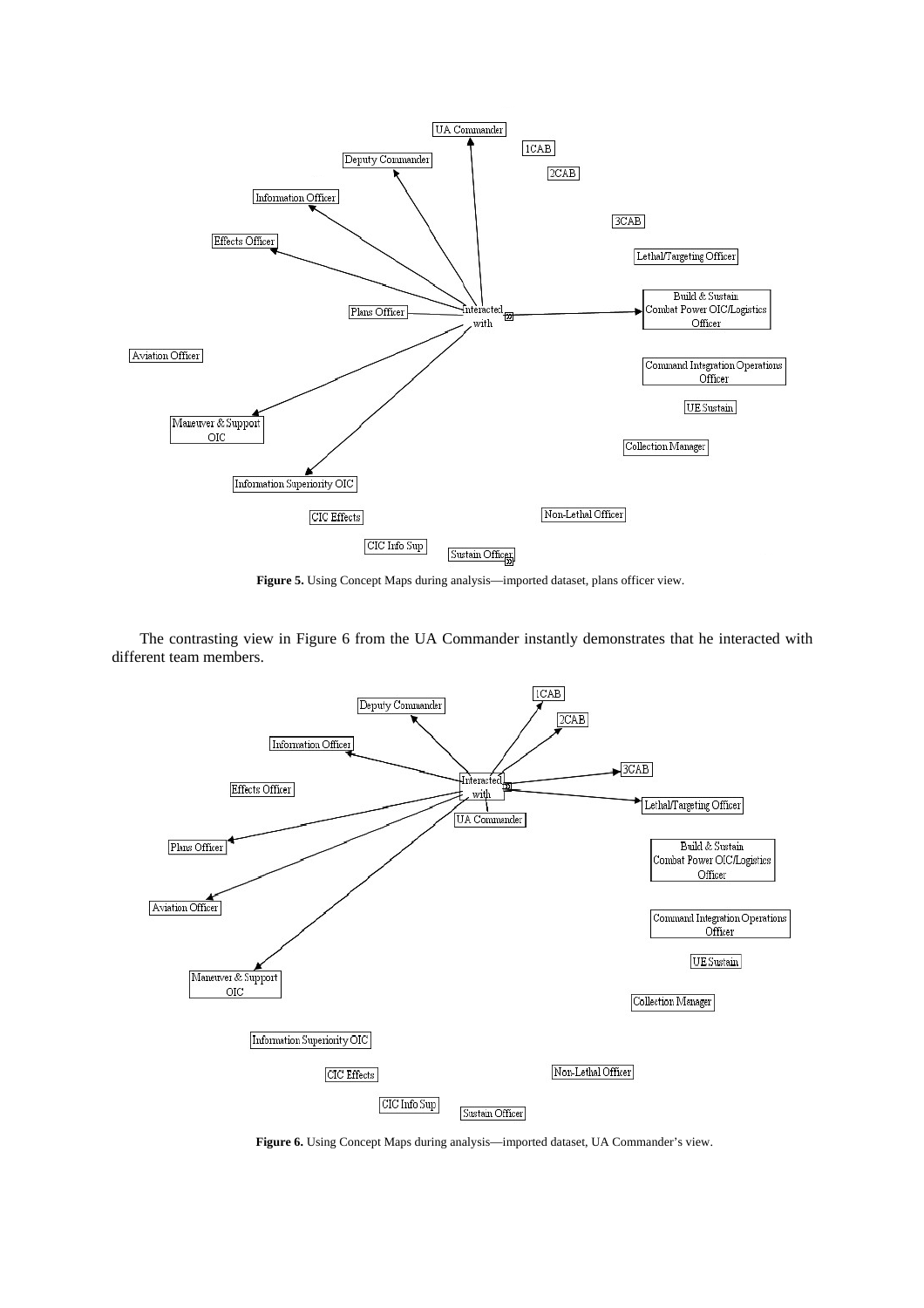At this level of analysis, the data of each interaction is captured in the nested link, seen in Figure 7 for the UA Commander and his interactions with "1CAB." The nature of his interactions—as captured in his statements entered into the collaboration tool—are all captured under the nested link "Interacted with." Thus, they can be inspected during analysis on a case by case basis, or directly compared to other interactions of interest by placing them side by side.



**Figure 7.** Using Concept Maps during analysis—imported dataset, UA Commander's interactions with 1CAB view.

## **5 Representation: Static Representations, and Dynamic Demonstrations Using CmapTools**

As Figures 2-7 suggest, Concept Maps provide useful representations of team communications. Any interaction, or indeed interactions, between team members can be captured and displayed in a static representation. The advantages over other static representations include:

- Use of natural language (as opposed to a pre-specified modeling language)
- Appropriate specification of relationships (as opposed to wiring diagrams and organization charts that link but do not specify relationships between concepts)
- Representation of various levels of context (as opposed to the "all or nothing" analogue method of setting wagon wheels against each other).

CmapTools also provide the capability to create dynamic demonstrations. By merging multiple Concept Maps, and related resources, the knowledge analyst has the entirety of his/her dataset and analysis available. Relationships can be called into high relief, and demonstrated upon demand. Indeed, Figures 5-7 were created from the "Super Concept Map" noted above by hiding some relationships while highlighting others to produce static representations. The same "Super Concept Map" can be used to present analysis points of interest in a dynamic fashion. This self-contained, highly accessible knowledge model can prove invaluable when interacting with application developers who may want to see various levels of analysis, as well as the data elements.